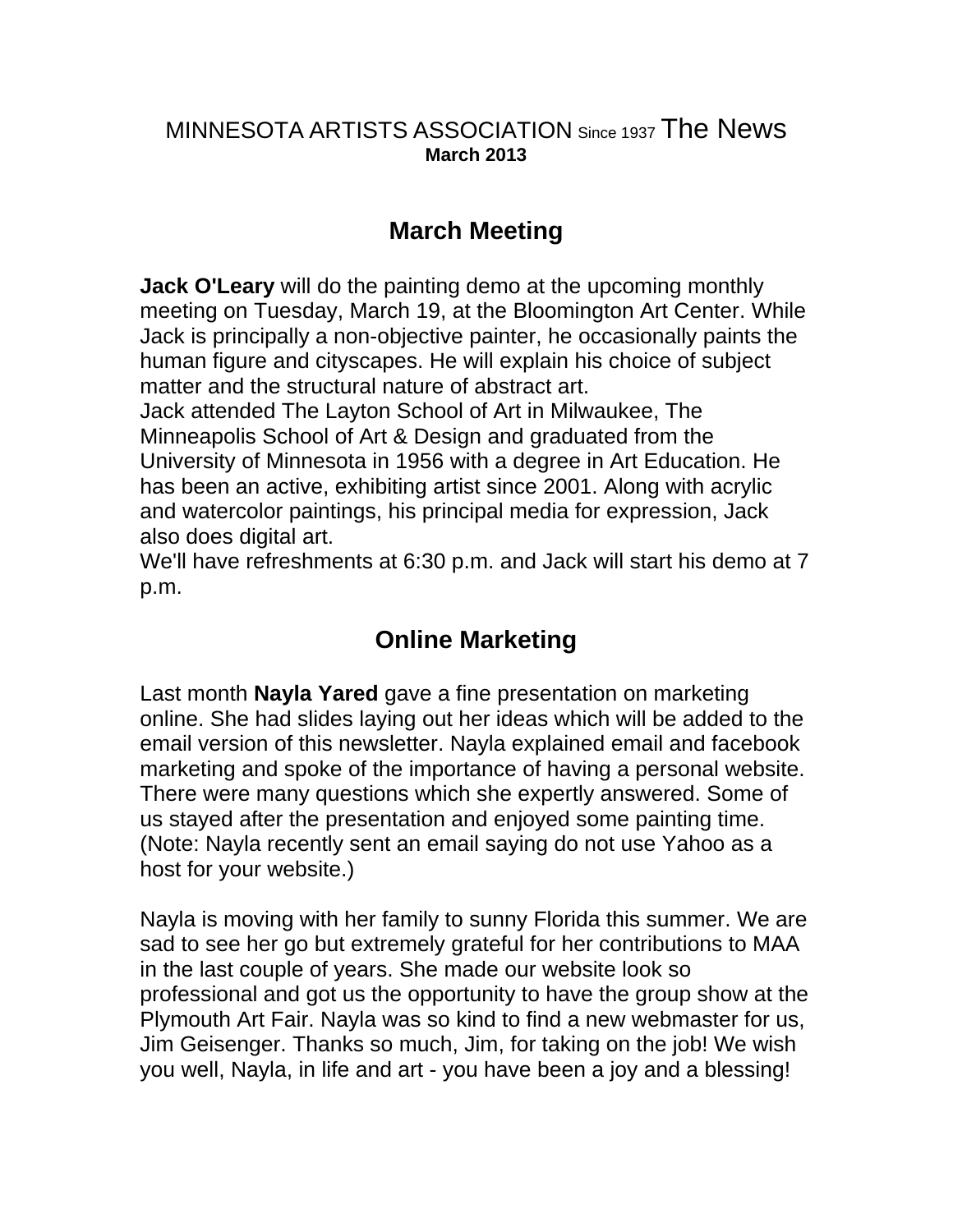## **Spring Juried Exhibition**

Our Spring Juried Exhibition will be at The FrameWorks Gallery in Highland Park, April 13 - May 18, 2013. This time they are giving us the whole gallery so please note that you may enter 3 paintings. Please send the entry forms to Marjorie Moody by April 1st. All the information is on the enclosed entry form. Thanks to Jack O'Leary for making the form!

### **Member News**

Congratulations to **Patricia Duncan** who received the Best of Show pastel award for her painting, "Early Morning Light", at the Arts in Harmony exhibition in Elk River. Her painting is now featured on the home page of our website: www.minnesotaartistsassociation.com. **Emmy White (321), Tom Dimock (Studio 183), Judy Lieber & Sylvia Rudolph (Studio 185), Rita Corrigan** & **Marjorie Moody (392)** will be open for **First Thursday** at the Northrup King Building (1500 Jackson St. NE Mpls) on **Thursday, March 7, 5-9 pm.**

**Rick Mittelstadt** will be participating in a four person exhibition at the ArtReach St. Croix in Stllwater. The show is scheduled for April 18- May 25. The other three artists are Steve King (stained glass), Megan Sorensen (watercolor) and Kevin O'Hara (pottery).

From June to July Rick will have the entire displaying area in the Colonial Church in Edina for a solo exhibition.

**Tom Dimock** is currently showing his art at Curran's Restaurant in Minneapolis. The exhibit continues until the end of March. Some MAA members meet there on Wednesday mornings about 8:30 a.m. for breakfast and art talk. Everyone is welcome!

Robert Genn has published **Terrie Christian** twice this month and she shares the following information:

<http://clicks.robertgenn.com/beyond-judgment.php>